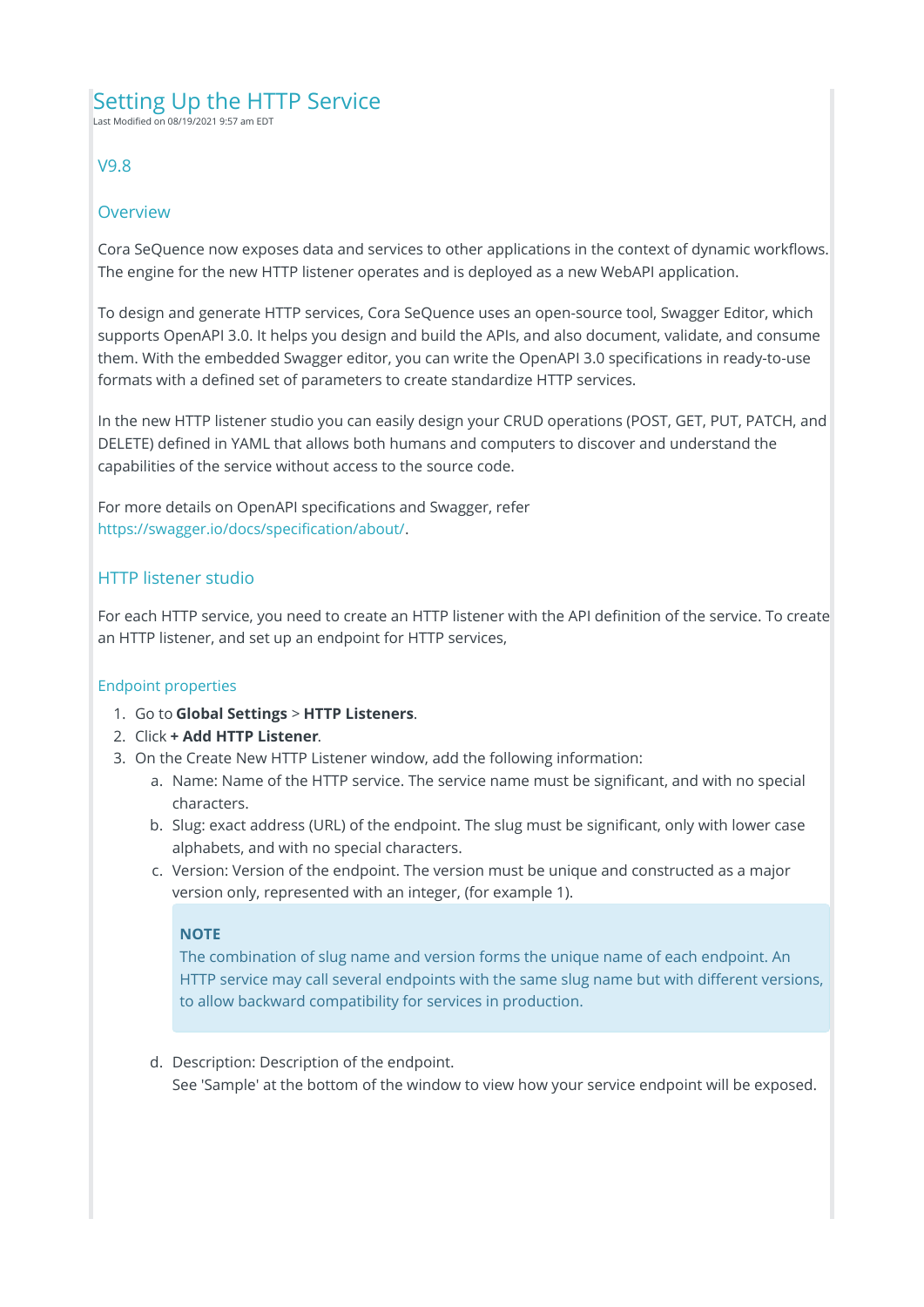| Name *<br>SampleName                |                             |        |  |
|-------------------------------------|-----------------------------|--------|--|
|                                     |                             |        |  |
| Slug *                              |                             |        |  |
| sample                              |                             |        |  |
| Version *                           |                             |        |  |
| 1                                   |                             |        |  |
| Example: 1                          |                             |        |  |
| Description                         |                             |        |  |
| Sample service example              |                             |        |  |
|                                     |                             |        |  |
|                                     |                             |        |  |
|                                     |                             |        |  |
| Sample: {ApplicationPath}/sample/v1 |                             |        |  |
|                                     |                             |        |  |
|                                     |                             |        |  |
|                                     |                             |        |  |
|                                     |                             |        |  |
|                                     |                             |        |  |
|                                     |                             |        |  |
|                                     |                             |        |  |
|                                     | <b>Create HTTP Listener</b> | Cancel |  |
|                                     |                             |        |  |
|                                     |                             |        |  |

# document. Any change in the above service parameter will change the service end-point.

### 4. Click **Create HTTP Listener**.

### HTTP service definitions

After setting and validating the endpoint properties, you can open and edit the HTTP service in the HTTP listener studio i.e. Swagger editor. The studio has two sections, the left one is the YAML code, and the right one provides the display framework of the YAML code and its validations from the left.

The HTTP services in Cora SeQuence use YAML (Yet Another Markup Language) as the data format, which is similar to XML but with less syntax. YAML is a human-readable data language that is used for data storage and transmission in applications.

### **NOTE**

In Cora SeQuence, we have added default tags to guide you through and help you understand the markup structure. Use the structure to define your API definition according to your implementation needs.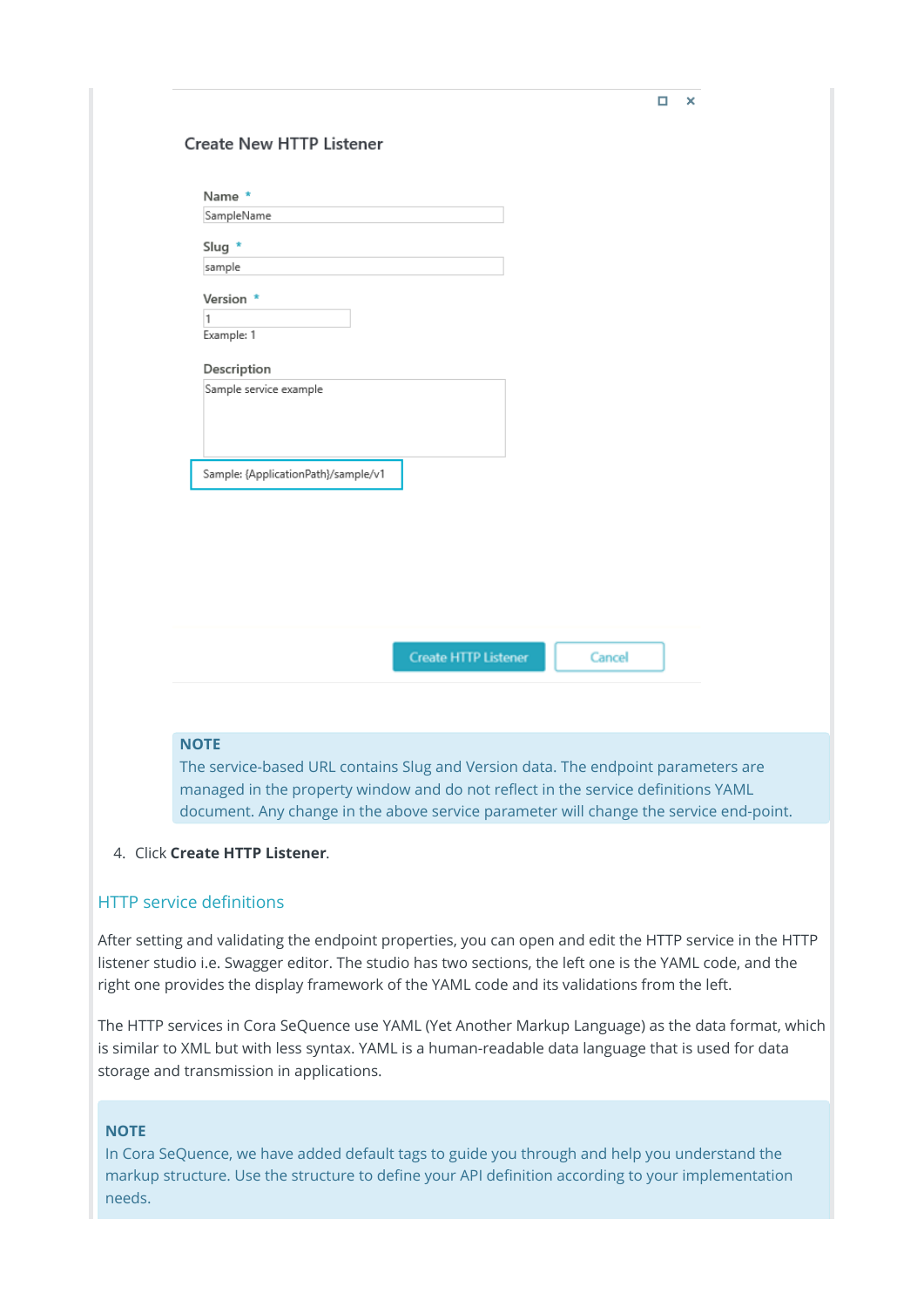For details, refer to https://swagger.io/docs/specification/basic-structure/.

Based on an OpenAPI, the service definitions contain the following root sections:

- Info (required): The info section contains the API information like:
	- o title (required): the name of your API documentation.
	- description (optional): the additional information about your API documentation.
	- $\circ$  version (required): the string that specifies the version of the API documentation. *Do not* confuse it with the endpoint version.

Add the property value in single or double quotes.

- Paths (required): The paths section defines the endpoints in your API, and the operations supported by these endpoints. An operation definition includes parameters, request body (if any), possible response status codes (such as 200 OK or 404 Not Found), and response contents. For details, refer to https://swagger.io/docs/specification/paths-and-operations/.
- Components (optional): Different API operations may have some common parameters and may return the same response structure. This may result in code duplication. To avoid this, you can place the common definitions in the Components section and can refer to them using \$ref. For details, refer to https://swagger.io/docs/specification/components/.

On top of the above mentioned sections, we use the following OpenAPI custom extensions to support the associated dynamic workflows functionality.

#### Relate an operation to a workflow

x-operation-handler: This extension defines the operation context of a dynamic workflow (for example, which workflow to start). The extension should be added on the root level of the 'path' section, as shown below.

```
paths:
…
 x-operation-handler:
   name: ExecuteWorkflow
```
For example, to start a workflow, add the following parameters:

```
x-operation-handler:
 name: ExecuteWorkflow
  workflowSpaceId: '[Space GUID of executed workflow]'
```
To resume a workflow, specify the *workflowInstanceId* or the *activityInstanceId* as a parameter (query/path/body).

In the following example the parameters were specified as query parameters:

```
parameters:
      - name: workflowInstanceId
        in: query
        schema:
         type: string
```
combined with: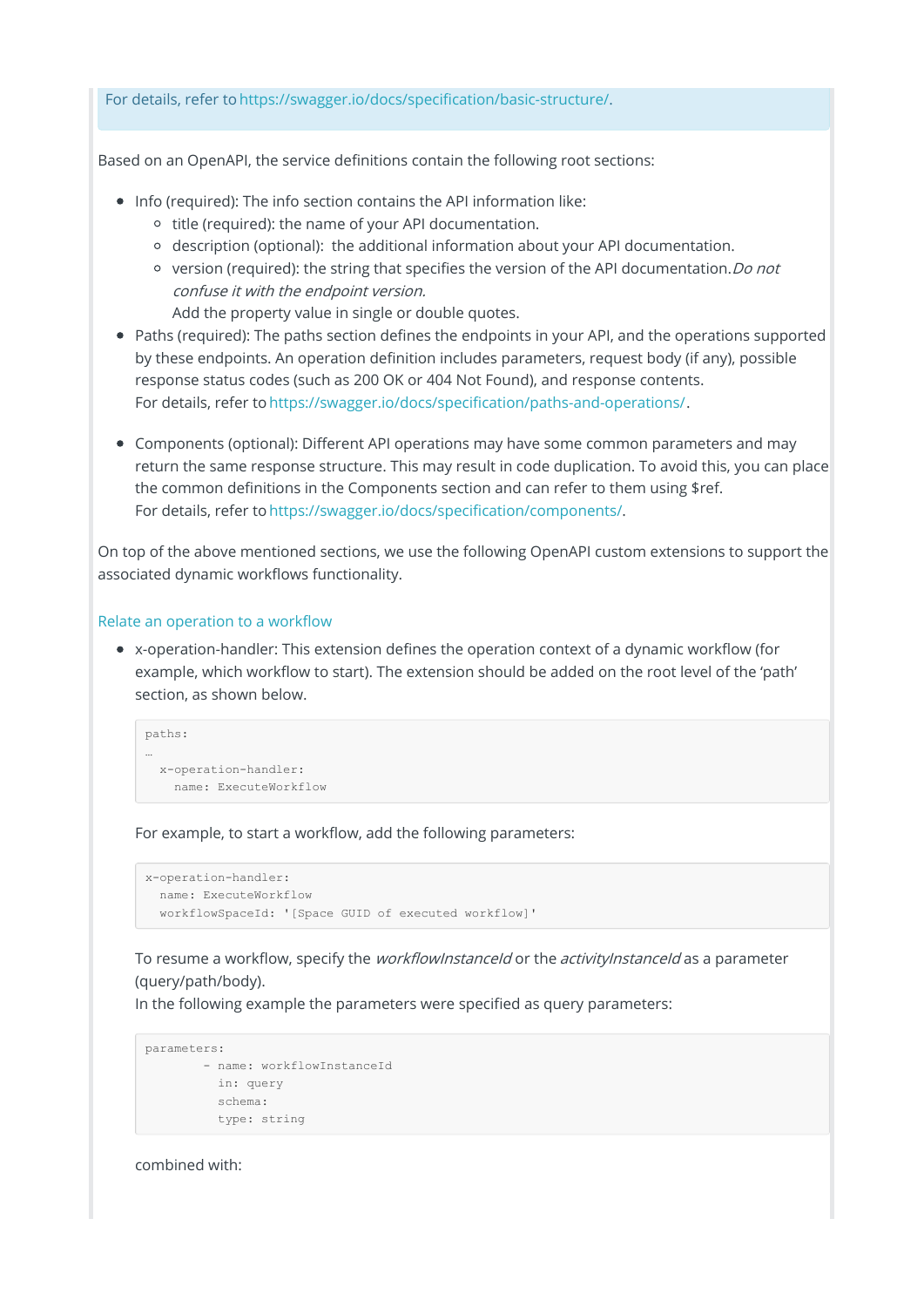```
x-operation-handler:
 name: ExecuteWorkflow
```
#### Execute a workflow dynamically

Similar to the web service listener definition, the implementor can configure the HTTP service to execute a template workflow dynamically. You need to provide the workflowSpaceId (a GUID) as part of the URL path or as a query parameter.

As part of the URL path:

```
paths:
 /cases/{workflowSpaceId}:
  post:
    operationId: AddCase
    parameters:
     - name: workflowSpaceId
  in: path
  required: true
  schema:
  type: string
  format: uuid
     requestBody:
      required: true
      content:
        application/json:
           schema:
            $ref: '#/components/schemas/AddCaseRequest'
     responses:
       '201':
        description: 'Case Created.'
     x-operation-handler:
       name: ExecuteWorkflow
     x-untyped-response: true
```
As a query parameter: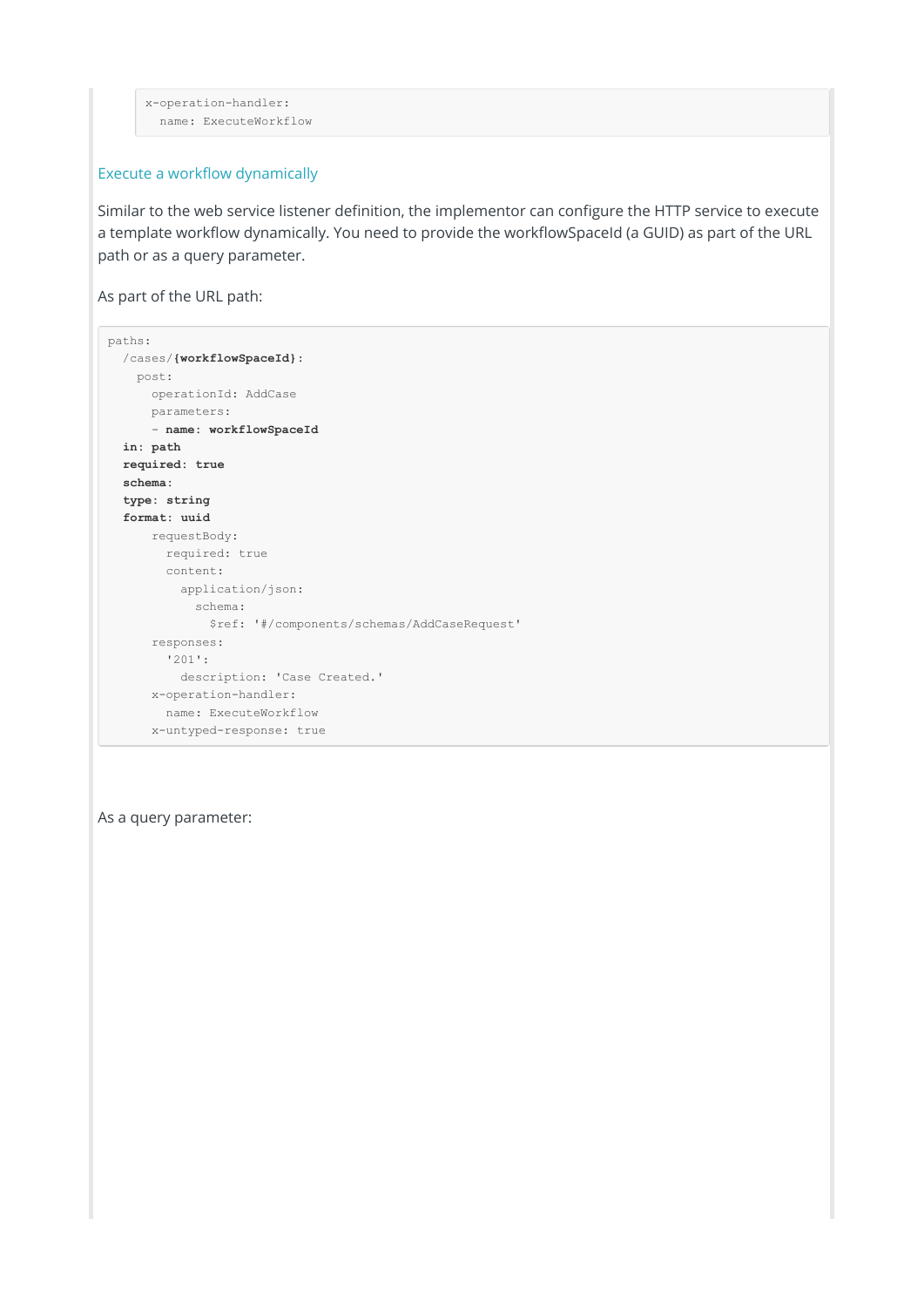```
paths:
 /cases:
   post:
     operationId: AddCase
    parameters:
      - name: workflowSpaceId
 in: query
 required: true
 schema:
 type: string
 format: uuid
     requestBody:
      required: true
      content:
        application/json:
          schema:
            $ref: '#/components/schemas/AddCaseRequest'
     responses:
       '201':
        description: 'Case Created.'
     x-operation-handler:
      name: ExecuteWorkflow
     x-untyped-response: true
```
#### Error handling

x-error-catalog: This extension provides error handling infrastructure. It defines a set of errors that may be returned by the service operation (referred to as part of the operation's x-returned-errors definition). As part of the workflow design, fault activity can be used to compensate for the defined errors in this section. The extension should be added on the root level of the API definition.

```
x-error-catalog:
  - id: Error1
   code: ErrCode1
   title: 'Error 1 title'
   status: 400
   message: 'Error 1 message: {arg1}, {arg2}.'
   messageParameters:
   - name: arg1
    - name: arg2
```
x-returned-errors: This section relates between the operation error catalog and a specific error that should appear at the operation level. The extension should be added on the root level of the 'path' section.

```
paths:
…
 responses:
  x-returned-errors:
     - Error1
      - Error2
```
### List of errors

The errors are listed alphabetically in the Swagger and the custom errors, defined in the Swagger, are listed first with the prefix PNMsoft.Sequence.WebAPI.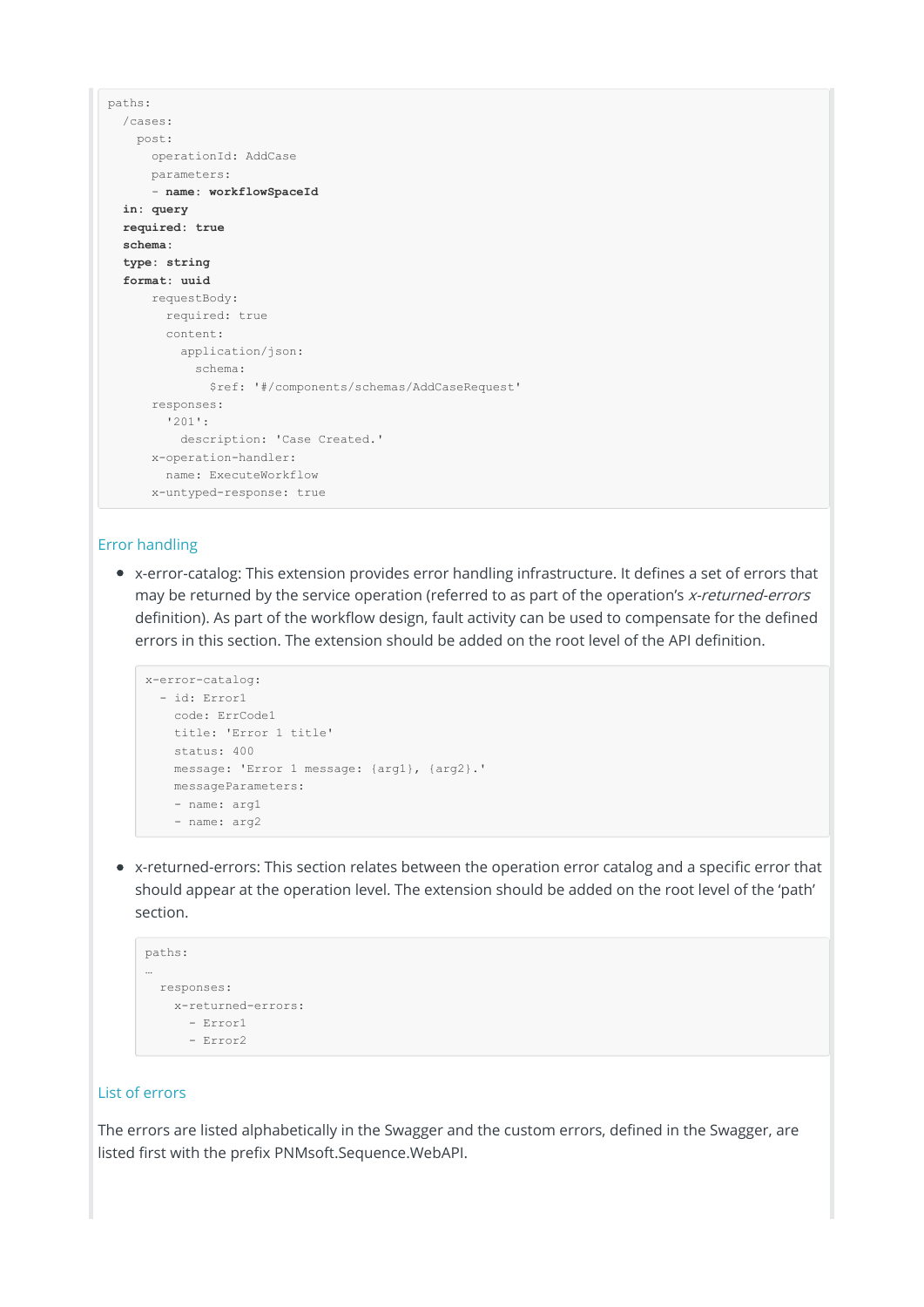| <b>Error type</b>  | <b>Error code</b> | <b>Parameters</b>        |
|--------------------|-------------------|--------------------------|
| InvalidArgument    | 400               | IList                    |
| Unauthenticated    | 401               | $\overline{\phantom{a}}$ |
| Forbidden          | 403               | $\overline{\phantom{a}}$ |
| NotFound           | 404               | $\overline{\phantom{a}}$ |
| MethodNotAllowed   | 405               | methodName (string)      |
| Aborted            | 409               | $\bar{a}$                |
| AlreadyExists      | 409               | $\overline{\phantom{a}}$ |
| PreconditionFailed | 412               | $\overline{\phantom{a}}$ |
| PayloadTooLarge    | 413               |                          |
| TooManyRequests    | 429               | $\overline{\phantom{a}}$ |
| Unknown            | 500               | $\overline{\phantom{a}}$ |
| Internal           | 500               | $\overline{\phantom{a}}$ |

### HTTP service definitions validations

The Swagger editor component validates the OpenAPI definitions in real-time with reference to the problematic line in the code and an indicative error description:

| <b>Errors</b>                                                                                                     | Hide |
|-------------------------------------------------------------------------------------------------------------------|------|
| Parser error<br>can not read a block mapping entry; a multiline key may not be an implicit key<br>Jump to line 21 |      |

Click **Save** to validate the extension's validation.

### Authentication support

Cora SeQuence authenticates at the application level, so you can't configure different authentication methods per service.

For more details on defining authentication in Cora SeQuence, refer to theConfigure Cora SeQuence for SAML 2.0 SSO with OAuth 2.0 for Service-to-Service article.

### In-process support

The HTTP services can be consumed by another workflow from the same Cora SeQuence application process by using in-process consumer activity. Unlike WebService listener, for HTTP services there is no need to define the access mode as "In-process" to allow this functionality.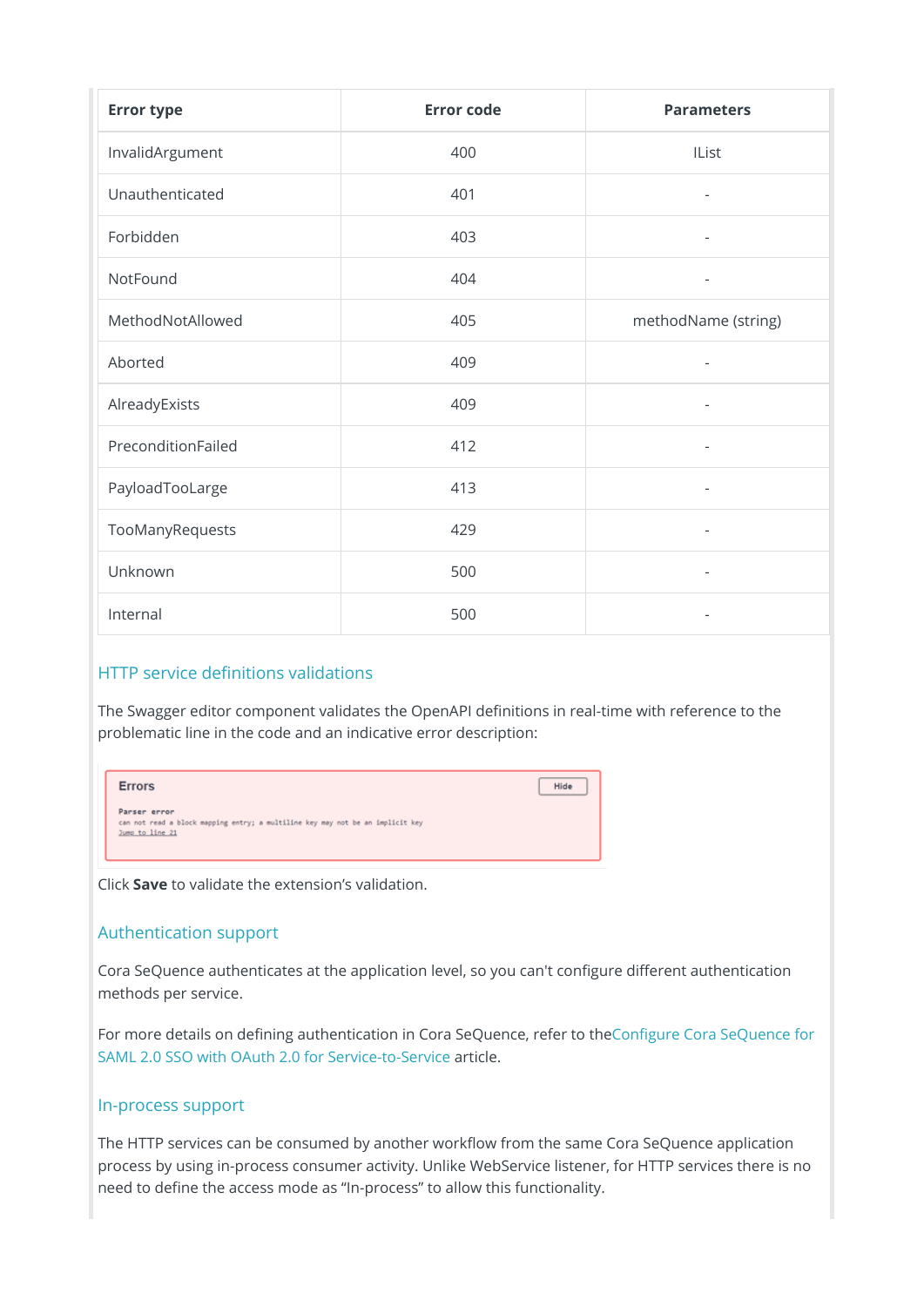For more details on how to configure In-Process consumer activity, refer to theIn-Process Consumer Activity Overview article.

In case you need to explicitly define an operation as "Private" (that can only be consumed internally), add the following section to the service definitions:

x-operation-handler: … AccessMode: InProcess

# **Limitations**

- Currently, Cora SeQuence HTTP Listeners do not support messages with multipart content. To define requests or responses with multipart content, use the untyped extension, and set it to true. Note that you will need to set up a separate mechanism to handle the content.
- Due to a cross-origin resource sharing (CORS) limitation, client browsers fail to retrieve authorization tokens in environments that use the OAuth2 authorization protocol with the authorization server located on a different domain. To avoid this issue, make sure that the URLs accessed by browsers have a common domain name.

# V9.2

# **Overview**

Cora SeQuence now exposes data and services to other applications in the context of dynamic workflows. The engine for the new HTTP listener operates and is deployed as a new WebAPI application.

To design and generate HTTP services, Cora SeQuence uses an open-source tool, Swagger Editor, which supports OpenAPI 3.0. It helps you design and build the APIs, and also document, validate, and consume them. With the embedded Swagger editor, you can write the OpenAPI 3.0 specifications in ready-to-use formats with a defined set of parameters to create standardize HTTP services.

In the new HTTP listener studio you can easily design your CRUD operations (POST, GET, PUT, PATCH, and DELETE) defined in YAML that allows both humans and computers to discover and understand the capabilities of the service without access to the source code.

For more details on OpenAPI specifications and Swagger, refer https://swagger.io/docs/specification/about/.

# HTTP listener studio

For each HTTP service, you need to create an HTTP listener with the API definition of the service. To create an HTTP listener, and set up an endpoint for HTTP services,

### Endpoint properties

- 1. Go to Global Settings > HTTP Listeners.
- 2. Click + Add HTTP Listener.
- 3. On the Create New HTTP Listener window, add the following information:
	- a. Name: Name of the HTTP service. The service name must be significant, and with no special characters.
	- b. Slug: exact address (URL) of the endpoint. The slug must be significant, only with lower case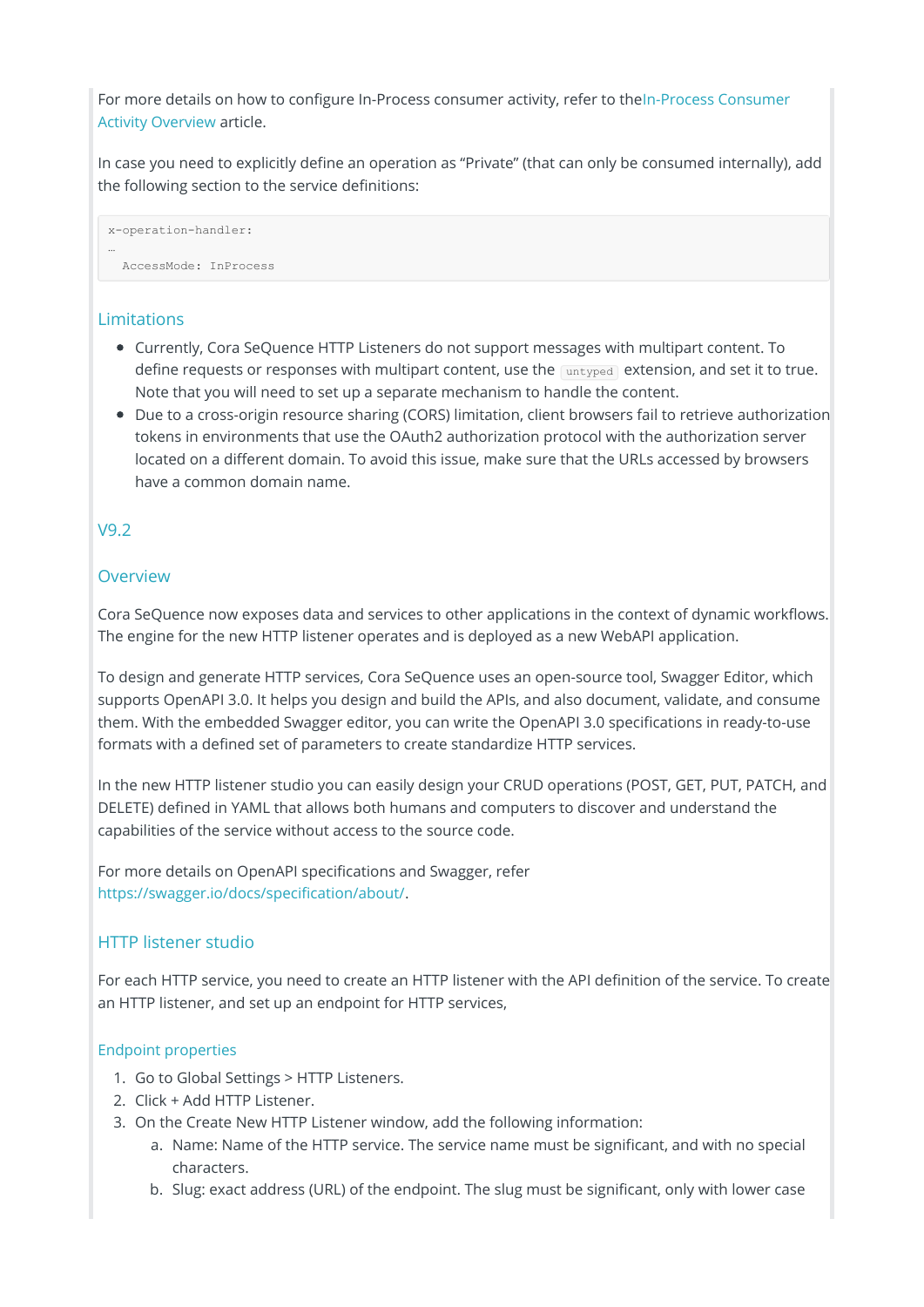alphabets, and with no special characters.

c. Version: Version of the endpoint. The version must be unique and constructed as a major version only, represented with an integer, (for example 1).

#### **NOTE**

The combination of slug name and version forms the unique name of each endpoint. An HTTP service may call several endpoints with the same slug name but with different versions, to allow backward compatibility for services in production.

d. Description: Description of the endpoint. See 'Sample' at the bottom of the window to view how your service endpoint will be exposed.

|                                                                                                  |                             |        | □ | × |
|--------------------------------------------------------------------------------------------------|-----------------------------|--------|---|---|
| <b>Create New HTTP Listener</b>                                                                  |                             |        |   |   |
|                                                                                                  |                             |        |   |   |
| Name *                                                                                           |                             |        |   |   |
| SampleName                                                                                       |                             |        |   |   |
| Slug *                                                                                           |                             |        |   |   |
| sample                                                                                           |                             |        |   |   |
| Version *                                                                                        |                             |        |   |   |
| 1                                                                                                |                             |        |   |   |
| Example: 1                                                                                       |                             |        |   |   |
| Description                                                                                      |                             |        |   |   |
| Sample service example                                                                           |                             |        |   |   |
|                                                                                                  |                             |        |   |   |
|                                                                                                  |                             |        |   |   |
|                                                                                                  |                             |        |   |   |
| Sample: {ApplicationPath}/sample/v1                                                              |                             |        |   |   |
|                                                                                                  |                             |        |   |   |
|                                                                                                  |                             |        |   |   |
|                                                                                                  |                             |        |   |   |
|                                                                                                  |                             |        |   |   |
|                                                                                                  |                             |        |   |   |
|                                                                                                  |                             |        |   |   |
|                                                                                                  | <b>Create HTTP Listener</b> | Cancel |   |   |
|                                                                                                  |                             |        |   |   |
|                                                                                                  |                             |        |   |   |
|                                                                                                  |                             |        |   |   |
|                                                                                                  |                             |        |   |   |
| <b>NOTE</b><br>The service-based URL contains Slug and Version data. The endpoint parameters are |                             |        |   |   |

document. Any change in the above service parameter will change the service end-point.

4. Click **Create HTTP Listener**.

### HTTP service definitions

After setting and validating the endpoint properties, you can open and edit the HTTP service in the HTTP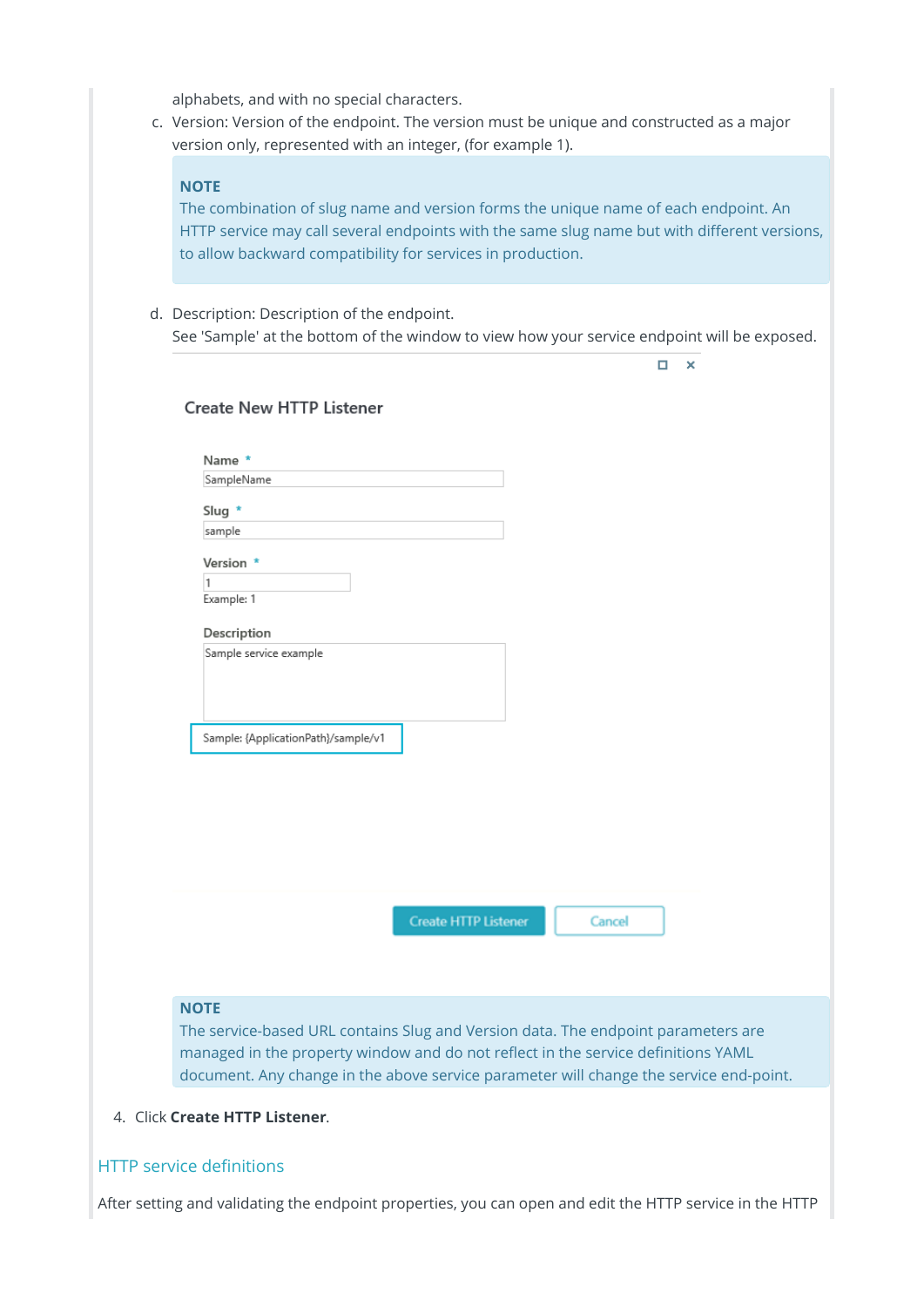listener studio i.e. Swagger editor. The studio has two sections, the left one is the YAML code, and the right one provides the display framework of the YAML code and its validations from the left.

The HTTP services in Cora SeQuence use YAML (Yet Another Markup Language) as the data format, which is similar to XML but with less syntax. YAML is a human-readable data language that is used for data storage and transmission in applications.

### **NOTE**

In Cora SeQuence, we have added default tags to guide you through and help you understand the markup structure. Use the structure to define your API definition according to your implementation needs.

For details, refer to https://swagger.io/docs/specification/basic-structure/.

Based on an OpenAPI, the service definitions contain the following root sections:

- Info (required): The info section contains the API information like:
	- o title (required): the name of your API documentation.
	- $\circ$  description (optional): the additional information about your API documentation.
	- $\circ$  version (required): the string that specifies the version of the API documentation. *Do not* confuse it with the endpoint version.
		- Add the property value in single or double quotes.
- Paths (required): The paths section defines the endpoints in your API, and the operations supported by these endpoints. An operation definition includes parameters, request body (if any), possible response status codes (such as 200 OK or 404 Not Found), and response contents. For details, refer to https://swagger.io/docs/specification/paths-and-operations/.
- Components (optional): Different API operations may have some common parameters and may return the same response structure. This may result in code duplication. To avoid this, you can place the common definitions in the Components section and can refer to them using \$ref. For details, refer to https://swagger.io/docs/specification/components/.

On top of the above mentioned sections, we use the following OpenAPI custom extensions to support the associated dynamic workflows functionality.

### Relate an operation to a workflow

x-operation-handler: This extension defines the operation context of a dynamic workflow (for example, which workflow to start). The extension should be added on the root level of the 'path' section, as shown below.

```
paths:
…
 x-operation-handler:
   name: ExecuteWorkflow
```
For example, to start a workflow, add the following parameters:

```
x-operation-handler:
 name: ExecuteWorkflow
 workflowSpaceId: '[Space GUID of executed workflow]'
```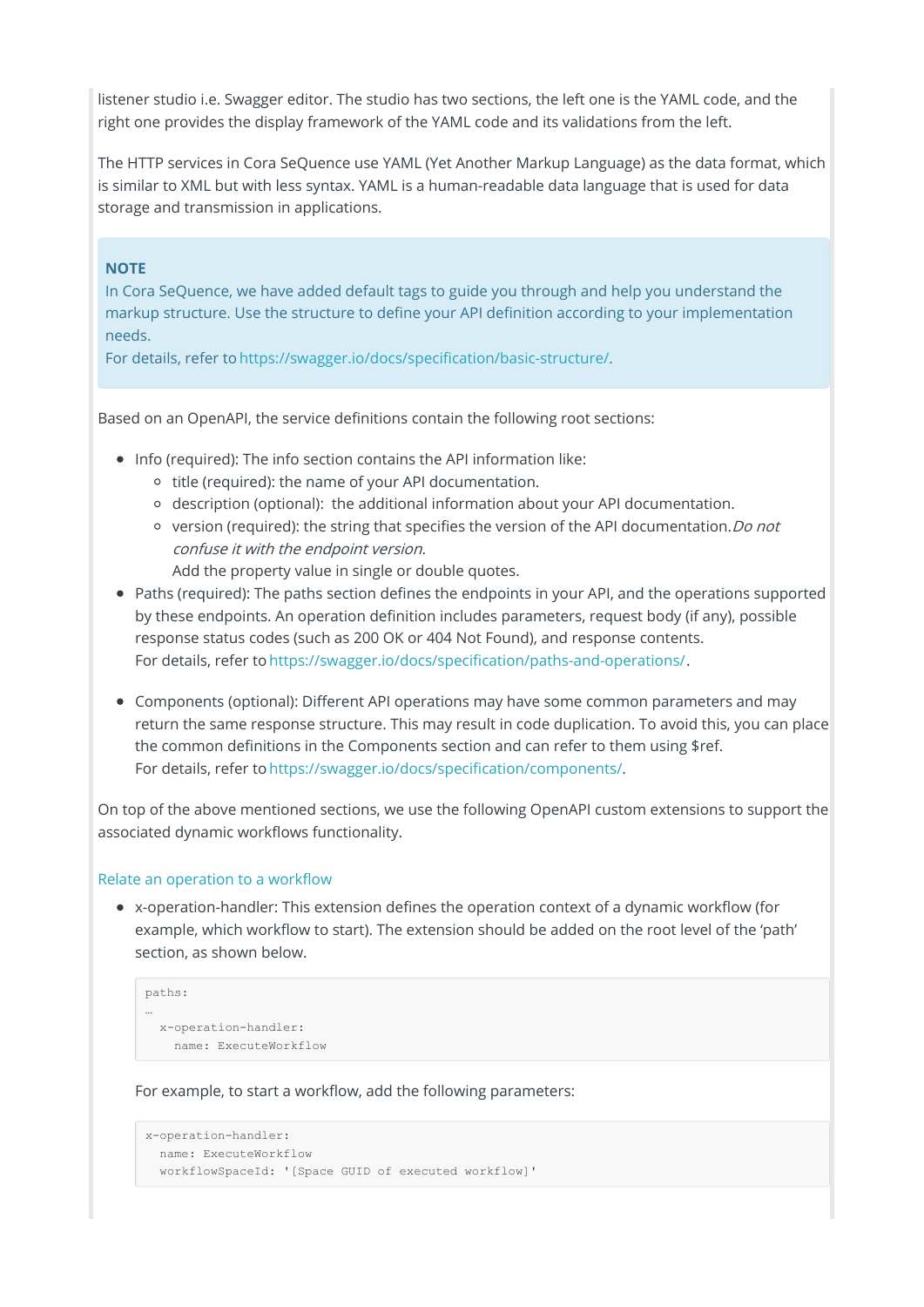To resume a workflow, specify the *workflowInstanceId* or the *activityInstanceId* as a parameter (query/path/body).

In the following example the parameters were specified as query parameters:

```
parameters:
      - name: workflowInstanceId
        in: query
        schema:
        type: string
```
combined with:

```
x-operation-handler:
 name: ExecuteWorkflow
```
#### Execute a workflow dynamically

Similar to the web service listener definition, the implementor can configure the HTTP service to execute a template workflow dynamically. You need to provide the workflowSpaceId (a GUID) as part of the URL path or as a query parameter.

As part of the URL path:

```
paths:
 /cases/{workflowSpaceId}:
  post:
     operationId: AddCase
    parameters:
     - name: workflowSpaceId
  in: path
  required: true
  schema:
  type: string
  format: uuid
     requestBody:
       required: true
       content:
         application/json:
           schema:
             $ref: '#/components/schemas/AddCaseRequest'
     responses:
       '201':
         description: 'Case Created.'
     x-operation-handler:
       name: ExecuteWorkflow
     x-untyped-response: true
```
As a query parameter: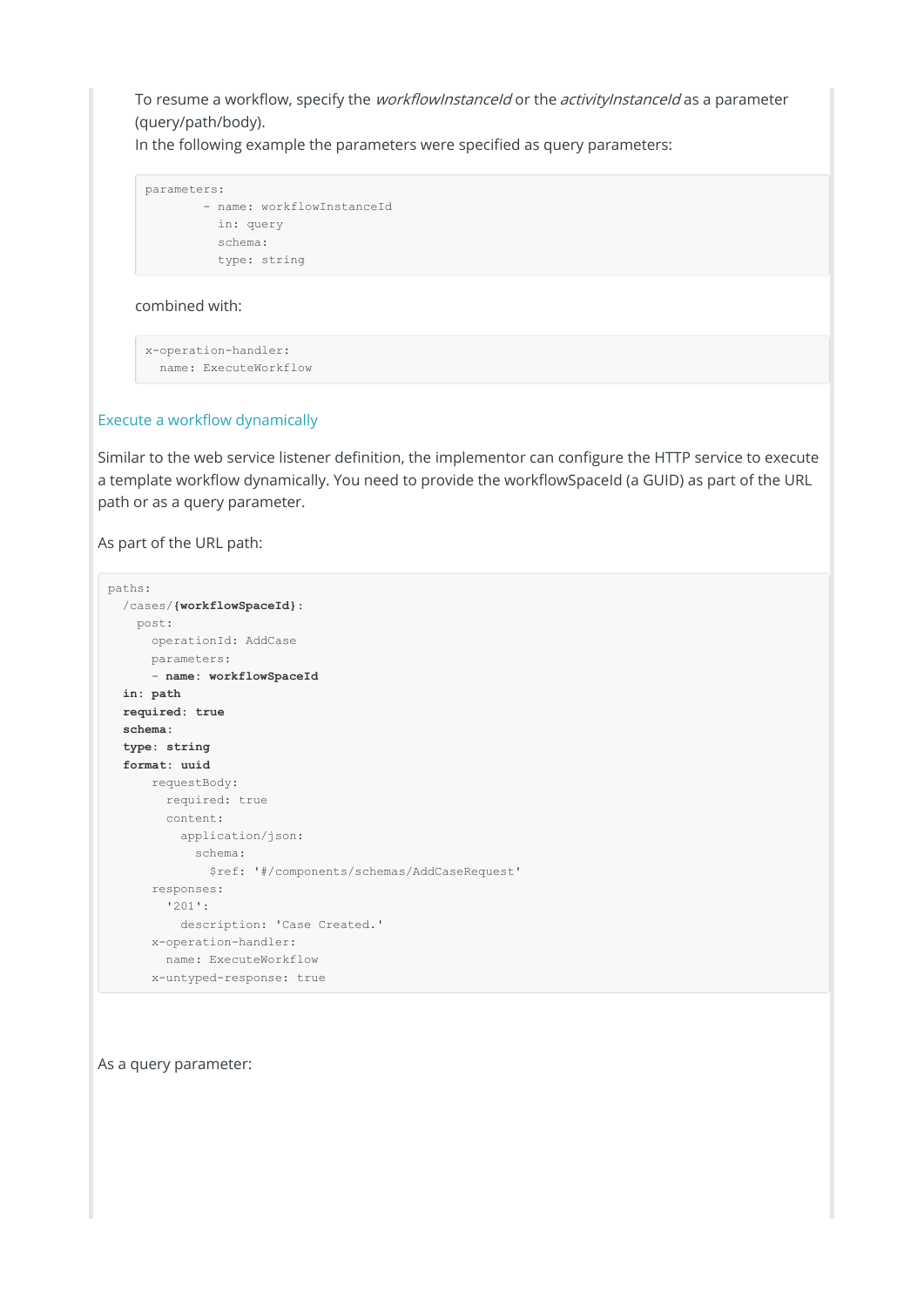```
paths:
 /cases:
   post:
     operationId: AddCase
    parameters:
      - name: workflowSpaceId
 in: query
 required: true
 schema:
 type: string
 format: uuid
     requestBody:
      required: true
      content:
        application/json:
          schema:
            $ref: '#/components/schemas/AddCaseRequest'
     responses:
       '201':
        description: 'Case Created.'
     x-operation-handler:
      name: ExecuteWorkflow
     x-untyped-response: true
```
#### Error handling

x-error-catalog: This extension provides error handling infrastructure. It defines a set of errors that may be returned by the service operation (referred to as part of the operation's x-returned-errors definition). As part of the workflow design, fault activity can be used to compensate for the defined errors in this section. The extension should be added on the root level of the API definition.

```
x-error-catalog:
  - id: Error1
   code: ErrCode1
   title: 'Error 1 title'
   status: 400
   message: 'Error 1 message: {arg1}, {arg2}.'
   messageParameters:
   - name: arg1
    - name: arg2
```
x-returned-errors: This section relates between the operation error catalog and a specific error that should appear at the operation level. The extension should be added on the root level of the 'path' section.

```
paths:
…
 responses:
  x-returned-errors:
     - Error1
      - Error2
```
### HTTP service definitions validations

The Swagger editor component validates the OpenAPI definitions in real-time with reference to the problematic line in the code and an indicative error description: